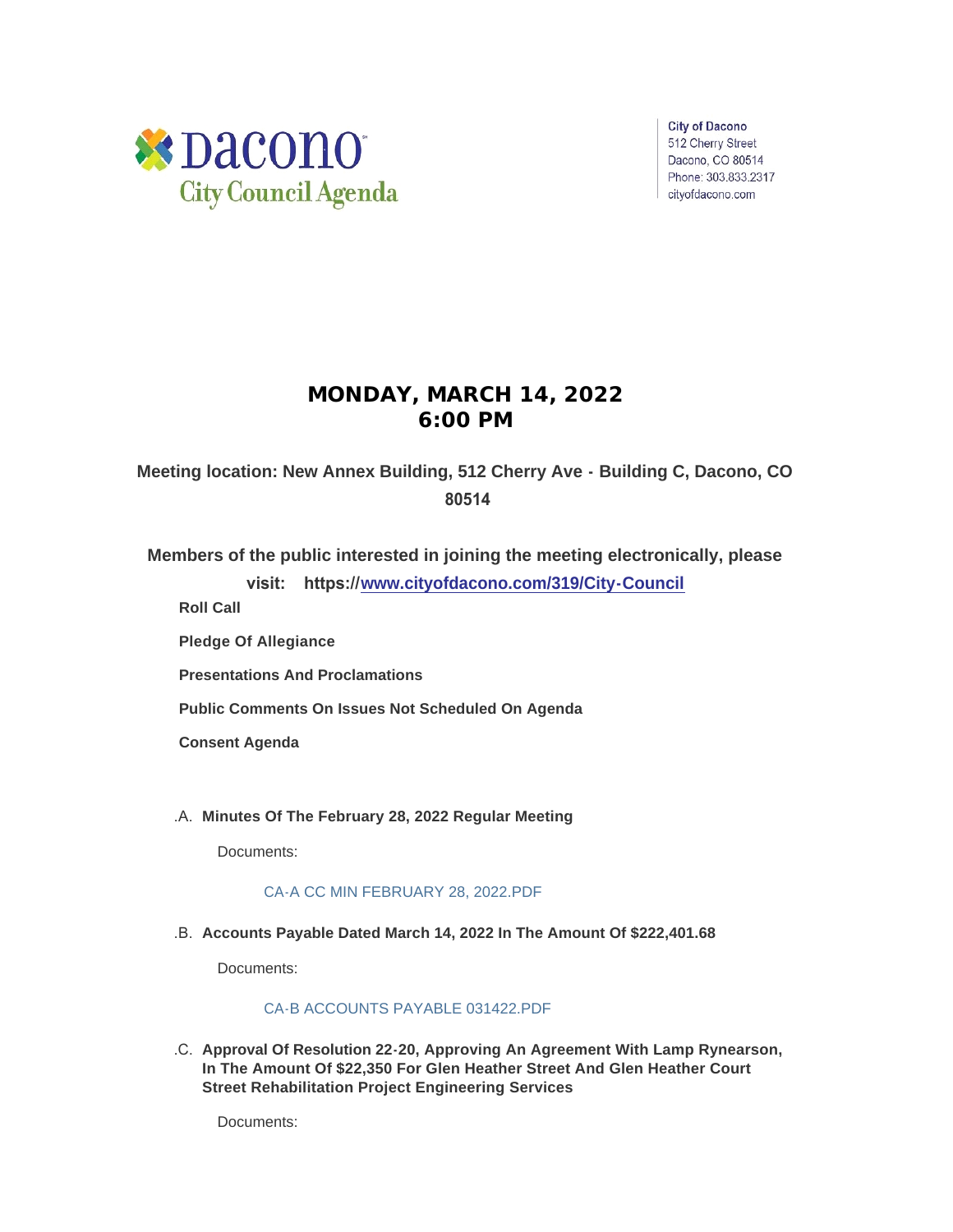# [CA-C RES 22-20 GLEN HEATHER ST-CT. ENGINEERING DESIGN](https://www.cityofdacono.com/AgendaCenter/ViewFile/Item/1998?fileID=2703)  SERVICES LR.PDF

**Approval Of Resolution 22-21, Approving An Agreement With Lamp Rynearson,**  .D. **In The Amount Of \$4,500.00 For Glen Dale Street Water Line Replacement Engineering Services**

Documents:

### [CA-D RES 22-21 GLEN DALE STREET WATERLINE REPLACEMENT ENGR](https://www.cityofdacono.com/AgendaCenter/ViewFile/Item/1999?fileID=2704)  SVS LR.PDF

**Approval Of Resolution 22-22, Approving A Proposal For Services With Empire**  .E. **Management, Inc. For Construction Inspection Services**

Documents:

#### [CA-E RES 22-22 EMPIRE CONSTRUCTION INC AGREEMENT.PDF](https://www.cityofdacono.com/AgendaCenter/ViewFile/Item/2000?fileID=2705)

**Approval Of Resolution 22-24, Approving A Professional Services Agreement**  .F. **With Graves Consulting For Compensation Study Services**

Documents:

#### [CA-F RES 22-24 GRAVES CONSULTING.PDF](https://www.cityofdacono.com/AgendaCenter/ViewFile/Item/2001?fileID=2706)

### **General Business**

**Consideration And Approval Of Ordinance 921, Concerning Water Fees And**  .A. **Charges, As An Emergency**

Documents:

#### [GB-A EMERGENCY ORD 921 WATER FEES AND CHARGES.PDF](https://www.cityofdacono.com/AgendaCenter/ViewFile/Item/2002?fileID=2707)

**Consideration And Approval Of Resolution 22-23, Approving A Professional**  .B. **Service Agreement With Hunden Strategic Partners For A Market Demand Study**

Documents:

### [GB-B RES 22-23 HUNDEN AGREEMENT.PDF](https://www.cityofdacono.com/AgendaCenter/ViewFile/Item/2003?fileID=2708)

#### **Staff Reports**

#### **Council Members**

Danny Long Kevin Plain

Adam Morehead, Mayor Jackie Thomas

Jim Turini John Wargo

Kathryn Wittman

**Adjournment**